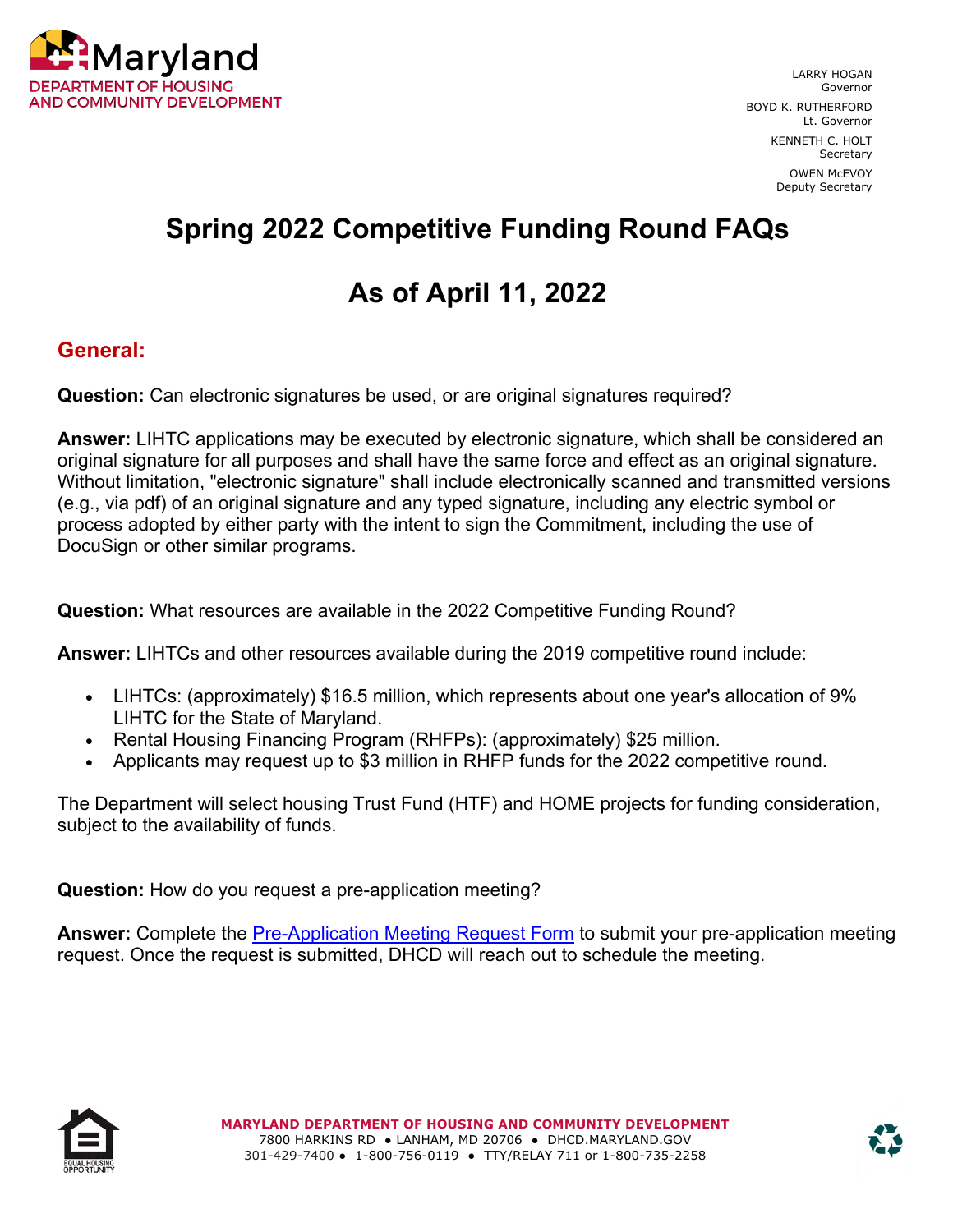

## **Application Submission:**

**Question:** How does the electronic application submission work?

**Answer:** Complete the Electronic Application Request form to request a Google Drive folder for each project. The folder is divided into subfolders to mirror the application submission kit. If you submit a " twinning " deal, there is also a separate folder for documents related to MBP/4% LIHTC projects. Once you receive the project folder, you should begin uploading your application documents into the correct subfolders. Access to the Google Drive folders will be revoked at 2 PM on Wednesday, May 4, so make sure everything is uploaded before the application deadline.

**Question:** Does the hard copy of the application need to be submitted by the deadline?

**Answer:** Yes, one (1) hardcopy of the completed application must be submitted by 2 PM on Wednesday, May 4. This includes one (1) paper copy delivered to DHCD at 7800 Harkins Road, Lanham, MD 20706, and one (1) electronic copy uploaded into the project's Google Drive folder. We will not require the CD/thumb drive since the entire application will be submitted electronically. Incomplete applications will not be considered.

**Question:** When do I need to enter data on my project into the Multifamily Information System (MIS)?

**Answer:** Applicants should work to complete the entry of their projects in MIS by May 4, 2022. If there is an issue with the submission, DHCD may extend the submission through MIS up to two weeks through May 18, 2022.

## **Threshold: §3.11.4 Environmental Assessments:**

**Question:** Are there special requirements for projects requiring site remediation or mitigation?

**Answer:** When site remediation or mitigation is required, the scope of work, including the required elements of an approved environmental plan, must be incorporated into the project's plans, specifications, budget, and construction contract before the Initial Finance Closing of the project. When appropriate, the Department encourages participation in the Maryland Department of the Environment's MDE-Voluntary Cleanup Program (VCP).

## **Competitive Scoring: §4.4.1 Income Targeting:**

**Question:** How are PBV units counted for income targeting?

**Answer:** Under 4.4.1, income targeting, PBV units are considered 30% units for income targeting and compliance, regardless of the household's income, to ensure that all voucher-eligible households can be referred. The intent of this policy is to ensure applicants from the PHA waiting list aren't skipped in



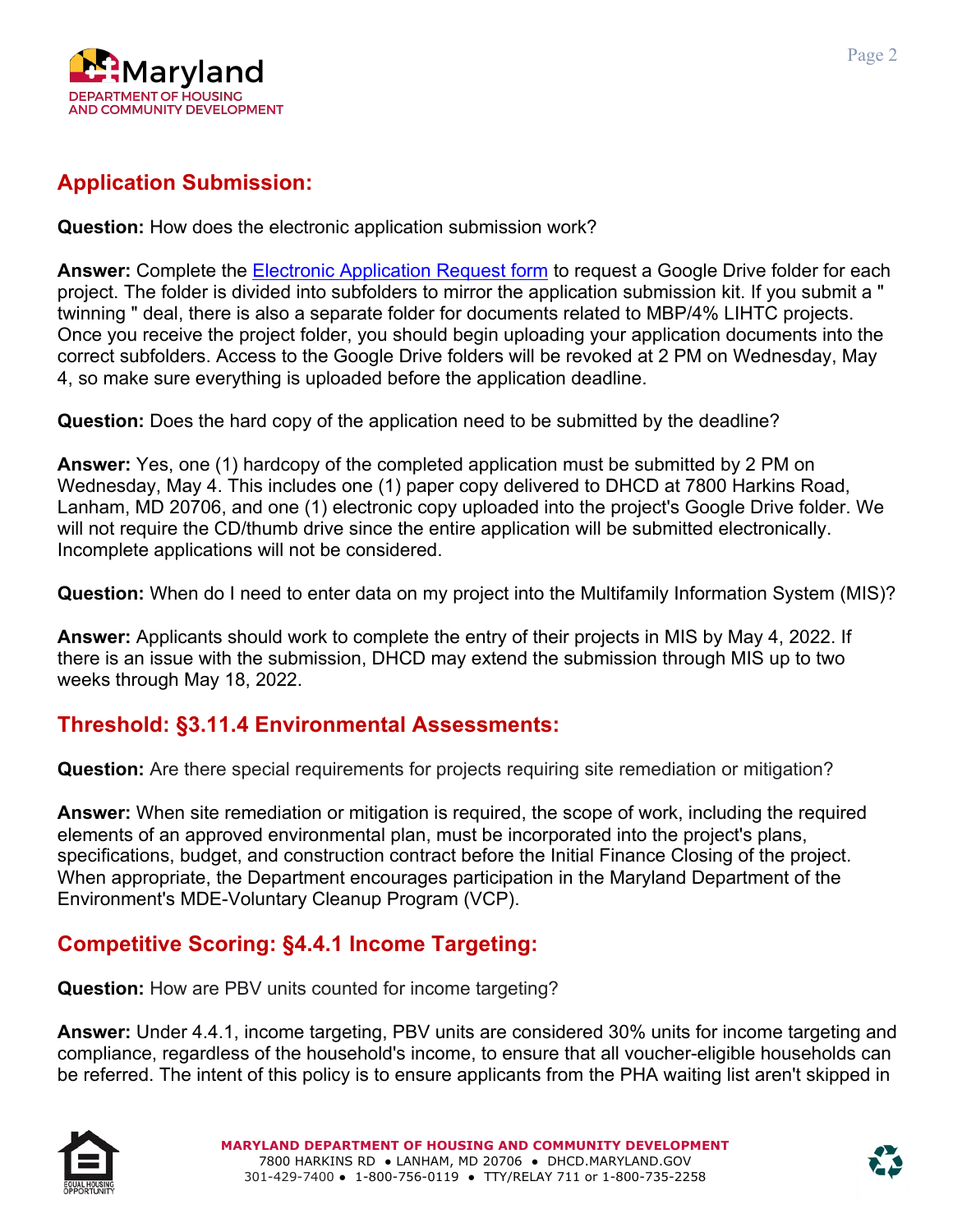

the event their income exceeds 30% of the AMI. Projects must continue to meet the minimum setaside tests.

**Question:** Does the new project-based voucher language only apply to mobility programs referenced in the Guide?

**Answer:** No, DHCD considers project-based vouchers awarded through local PHAs as 30% AMI units for income targeting and compliance; assuming applicants have a project-based housing choice voucher contract with a term of at least fifteen (15) years, the units are restricted to 30% AMI in the application.

**Question:** How will project-based vouchers be recorded in the regulatory agreement?

**Answer:** DHCD will record the project-based voucher rent restrictions at the levels set in the application. Specifically, if the applicant's target project-based voucher units at 50% of the AMI, those units will be considered 50% units for scoring purposes. Additionally, the income targeting set in the application, the income targeting for scoring, will match the regulatory agreement, so applicants should consider this when designating the income targeting for PBV units.

**Question:** What income targeting should the market studies use when evaluating capture rates for Project-Based vouchers units?

**Answer:** The market analyst should test the capture rates based on each targeted income band for the PBV units, as designated in the CDA Form 202.

## **Competitive Scoring: §4.4.4 Tenant Services:**

**Question:** If I chose the CORES designation for a project funded in the 2019 and 2020 Rounds, can I still choose the CORES designation for Tenant Services even if I haven't received the certification yet?

**Answer:** If you chose the CORES designation for a project funded in the 2019 or 2020 Round, you would need to submit either proof of CORES certification, partnership with a CORES certified 3<sup>rd</sup> party, or a copy of the Pre-Screen Approval Email from CORES to demonstrate that you have initiated the application process and believe that you meet their threshold requirements.

#### **Competitive Scoring: §4.4.5 Policy Incentives:**

**Question:** Can a project receive policy incentive points in more than one category?

**Answer:** Policy points will be awarded based on the final project scores, excluding any possible points in Section 4.4.5. As long as a project is among the top 2 or 3 highest-scoring projects, depending on the category, they are eligible to receive those points, up to a total of five (5) points.

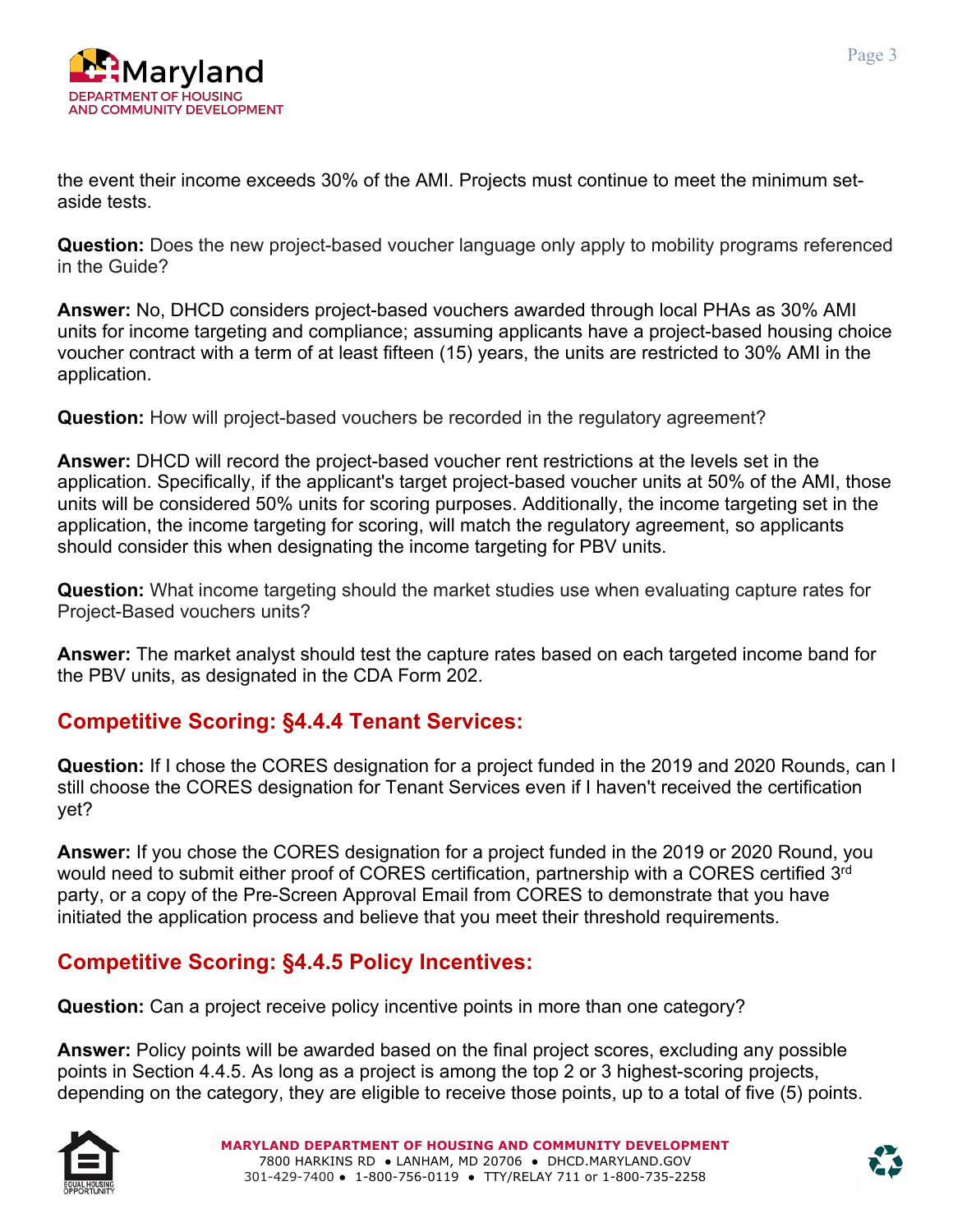

Therefore, it is possible to receive points in more than one category. All categories will be assessed based on the final project score, excluding points awarded in Section 4.4.5.

**Question:** What documentation needs to be provided for Choice Neighborhood projects to receive points in Section 4.4.5?

**Answer:** Documentation of a Choice Neighborhood designation may include an award notification from HUD, letters of intent to provide financial assistance, or other documentation as proof of the designation.

### **Competitive Scoring: §4.5.1 Direct Leveraging:**

**Question:** What is the raise-up rate for Low Income Housing Tax Credits that the Department will use for scoring purposes in Section 4.5.1 Direct Leveraging?

**Answer:** The Department will use a raise-up rate of 90 cents.

**Question:** Does HTF and State HOME funds count as state funds for leveraging?

**Answer:** Yes, under Section 4.5.1, State resources include DHCD-administered rental housing resources, including HTF and State HOME funds. Project CORE and Strategic Demolition funds are the only DHCD funds specifically mentioned as leveraged funds in this section. The Department may designate new funds as leveraged funds for the purposes of scoring, as determined by the Secretary or designee.

**Question:** How do I calculate leveraging for a "twinning" project?

**Answer:** Projects submitting "twinning" applications should only calculate leveraging based on the 9% project. Projects that meet the definition of twinning under Section 4.4.1, with an overall total of at least 120 units and demonstrate a need for at least \$5 million in MBP financing, will receive two (2) additional points on their leveraging score.

#### **Competitive Scoring: §4.5.2 Operating Subsidies:**

**Question:** What are the Entitlement Jurisdictions for the purposes of Operating Subsidy scoring?

**Answer:** For the calculations in Section 4.5.2, the Entitlement Jurisdictions are Anne Arundel County, Baltimore City, Baltimore County, Harford County, Howard County, Montgomery County, and Prince George's County.



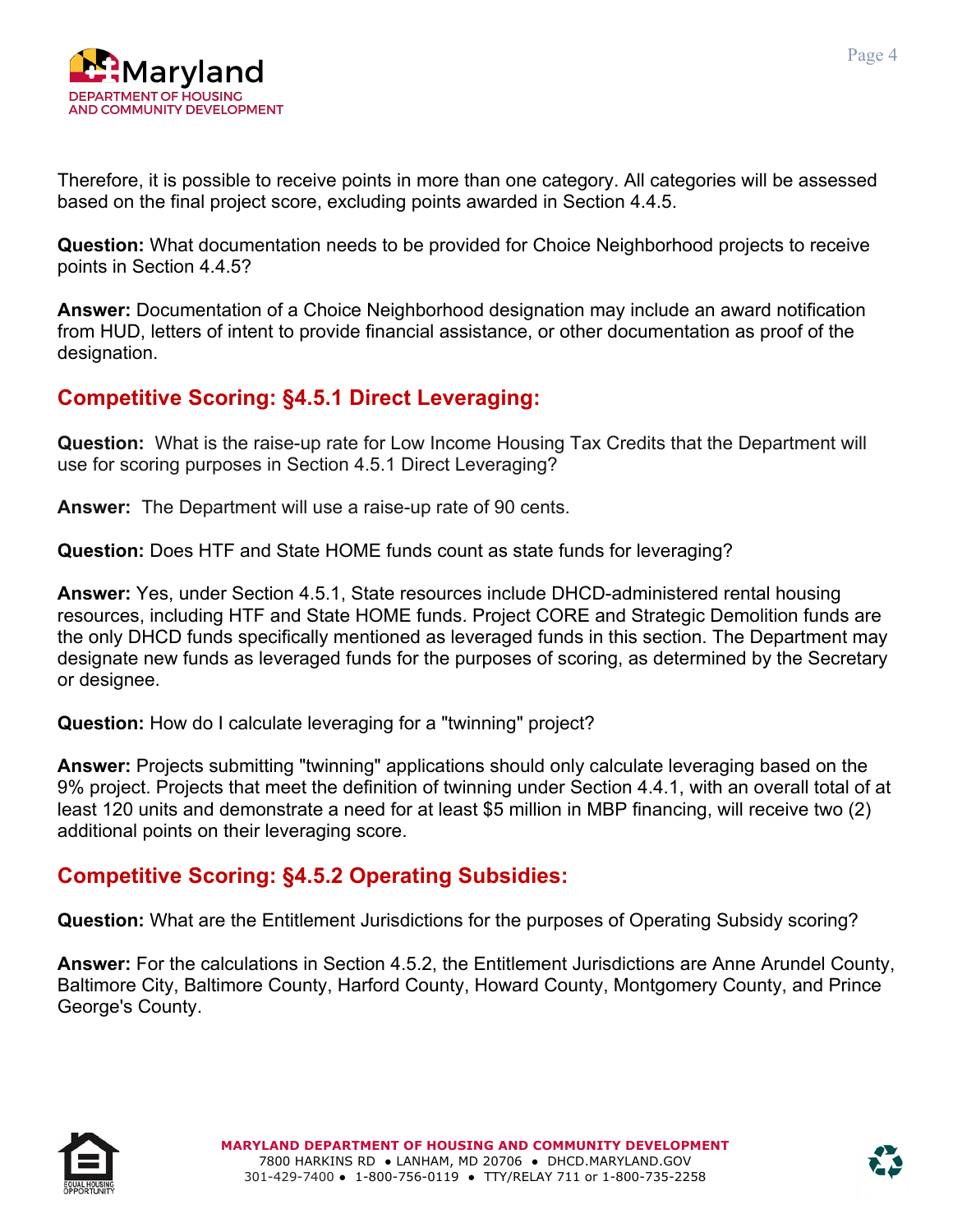

## **Competitive Scoring: §4.5.3 Construction Cost Limits:**

**Question:** Has the Department updated the Construction Cost limits outlined in Section 4.5.3 of the Guide?

**Answer:** The construction cost limits were reviewed and included in Multifamily Notice 22-04, released on February 8, 2022. They are also on our **website**. The table below includes the current construction cost limits:

| <b>Type of Building</b>                                                                      | <b>New Construction</b> | <b>Rehabilitation</b> |
|----------------------------------------------------------------------------------------------|-------------------------|-----------------------|
| <b>Cottage, Single Family, Semi-</b><br>detached Dwellings, and<br><b>Townhomes</b>          | \$233                   | \$239                 |
| <b>Garden Apartments</b>                                                                     | \$195                   | \$149                 |
| <b>Non-elevator Stacked Units</b><br>and Elevator Buildings with<br><b>4 stories or less</b> | \$212                   | \$174                 |
| <b>Elevator Buildings of 5 or</b><br>more stories                                            | \$233                   | \$181                 |

## **Twinning:**

**Question:** If I have a "twinning" project, do I need to submit full applications for the 4% and 9% projects?

**Answer:** The 9% LIHTC project needs to submit a full application. For the 4% LIHTC project, we require CDA Form 202, architectural schematics, and letters of intent. No other information is required for the 4% LIHTC, although a full application for the 4% LIHTC project will be required at a later date if the 9% LIHTC project receives an award.

Remember, to be considered a "twinning" project in the Spring 2022 Competitive Funding Round, projects must have a common development plan, include a minimum of 120 units, and demonstrate a need for at least \$5 million in MBP financing.